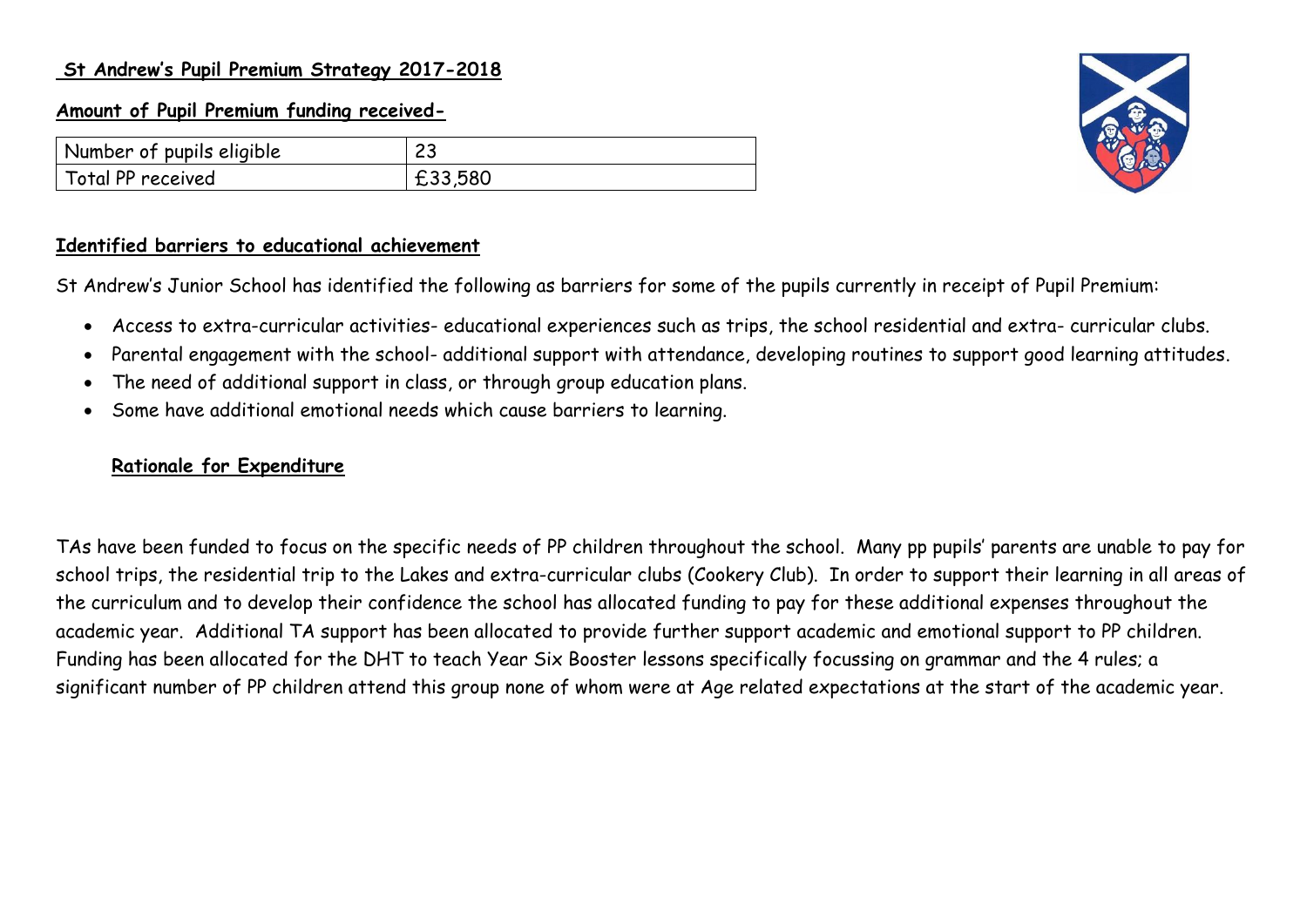| Area of spend                                                          | Focus                                                                     | <b>Total allocation</b> |
|------------------------------------------------------------------------|---------------------------------------------------------------------------|-------------------------|
| Additional TA support in<br>classes and for focussed<br>interventions. | English and Maths                                                         | £28,476                 |
| SENCo support                                                          | Intervention guidance<br>and support for<br>teachers and support<br>staff | £2,909                  |
| Additional SEN support<br>from Local Delivery<br>Group                 | English, Maths, Social<br>and Communication                               | £3,654                  |
| Funding for extra-<br>curricular clubs                                 | Personal and social                                                       | £375                    |
| Funding for school trips<br>and the residential                        | Personal and Social                                                       | £1,175                  |

# **Key expenditure- how the allocation will be spent.**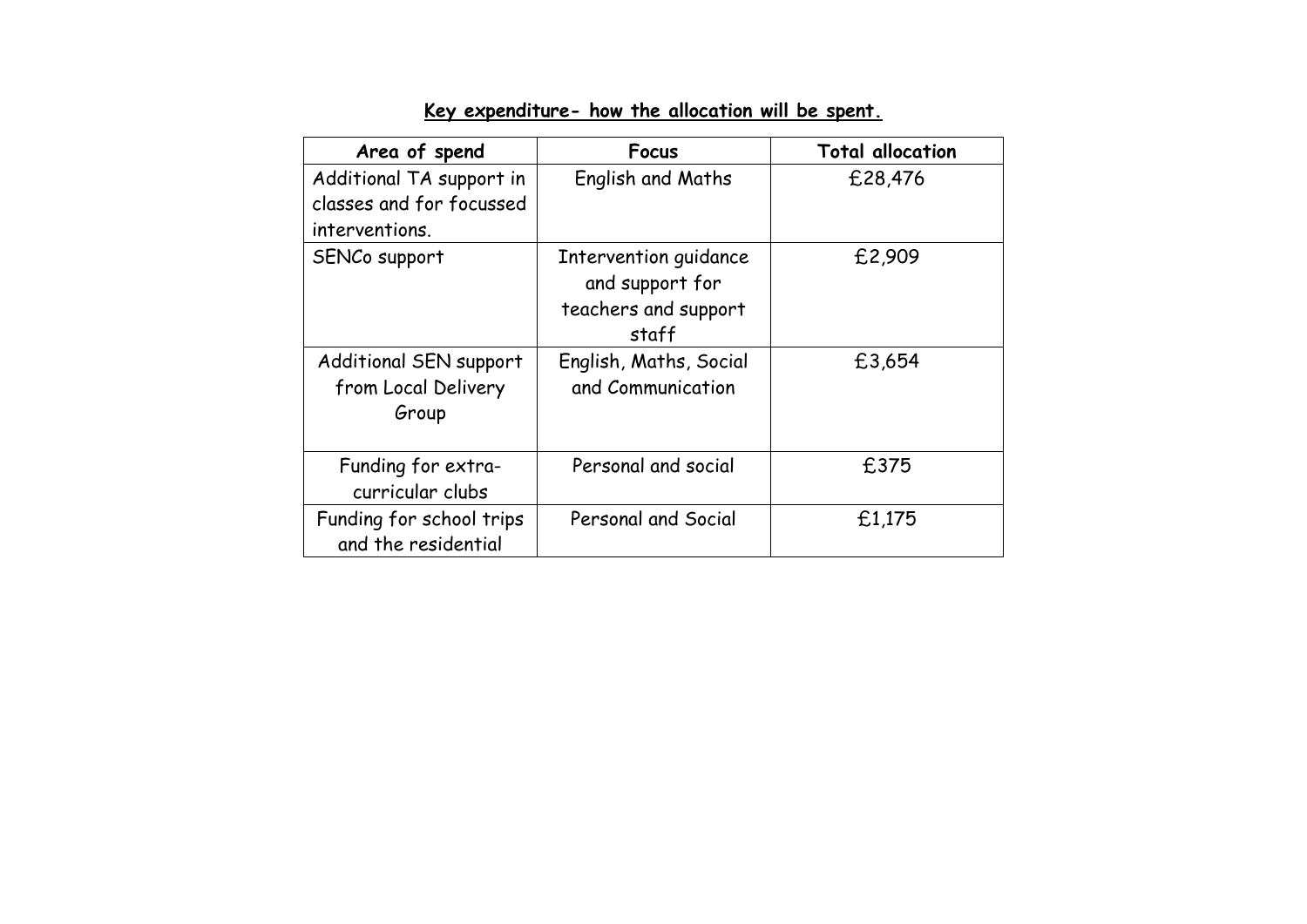| Area of spend                                                                                  | Intended outcomes- why these approaches<br>were taken                                                                                                                                                                                                                                                                                                                                                                                                                                                                                                                                                                                                                                                                   | Actions                                                                                                                                                                                                                                                                                                                                                                                                                                                                                                                                                                                                                                                                           |  |  |
|------------------------------------------------------------------------------------------------|-------------------------------------------------------------------------------------------------------------------------------------------------------------------------------------------------------------------------------------------------------------------------------------------------------------------------------------------------------------------------------------------------------------------------------------------------------------------------------------------------------------------------------------------------------------------------------------------------------------------------------------------------------------------------------------------------------------------------|-----------------------------------------------------------------------------------------------------------------------------------------------------------------------------------------------------------------------------------------------------------------------------------------------------------------------------------------------------------------------------------------------------------------------------------------------------------------------------------------------------------------------------------------------------------------------------------------------------------------------------------------------------------------------------------|--|--|
| TA support in classes<br>and for focused<br>interventions. (GEPs)                              | Improved learning outcomes in<br>$\bullet$<br>reading, writing and maths. (Meeting<br>end of year standards)<br>1:1 and/ or small group interventions<br>$\bullet$<br>planned to cater for individual needs<br>(ie spelling, reading, handwriting,<br>Inference)<br>Support within lessons to improve<br>understanding in reading, writing and<br>Maths.<br>Consolidation of learning completed<br>in class- time to practise and<br>application of skills.<br>Careful tracking of homework to<br>$\bullet$<br>ensure regular reading takes place.<br>Priority reading if pupils do not read<br>at home.<br>PP children to be monitored<br>regularly to ensure well-being<br>maintained and any emotional needs<br>met. | Weekly TA meetings with SENCo- review of<br>$\bullet$<br>interventions, sharing of ideas and resources.<br>Teacher and TA weekly meetings to allow<br>$\bullet$<br>greater discussion and sharing of strategies and<br>planning. Always for clear communication and<br>expectations.<br>TA timetables carefully planned by Teachers to<br>ensure a balanced curriculum is enjoyed by all<br>children.<br>Close communication between TA, teachers,<br>SENCo and HT to track progress on a half-<br>termly basis.<br>Teacher and SENCo reviews- during PPA on<br>regular basis.<br>TAs to provide evidence of progress from GEPs.<br>SENCo to support all staff with interventions |  |  |
| SENCo time to support<br>teachers and TAs with<br>training and resources<br>for interventions. | Improved learning outcomes in<br>$\bullet$<br>reading, writing and maths.<br>Pupils gain confidence with key<br>concepts.<br>Pupils feel equipped to tackle more<br>challenging work.                                                                                                                                                                                                                                                                                                                                                                                                                                                                                                                                   | Regular review of groupings to ensure the<br>maximum impact to children.<br>Data analysis to monitor progress.<br>Close communication between year six and DHT<br>to ensure that work is in line with termly<br>objectives.                                                                                                                                                                                                                                                                                                                                                                                                                                                       |  |  |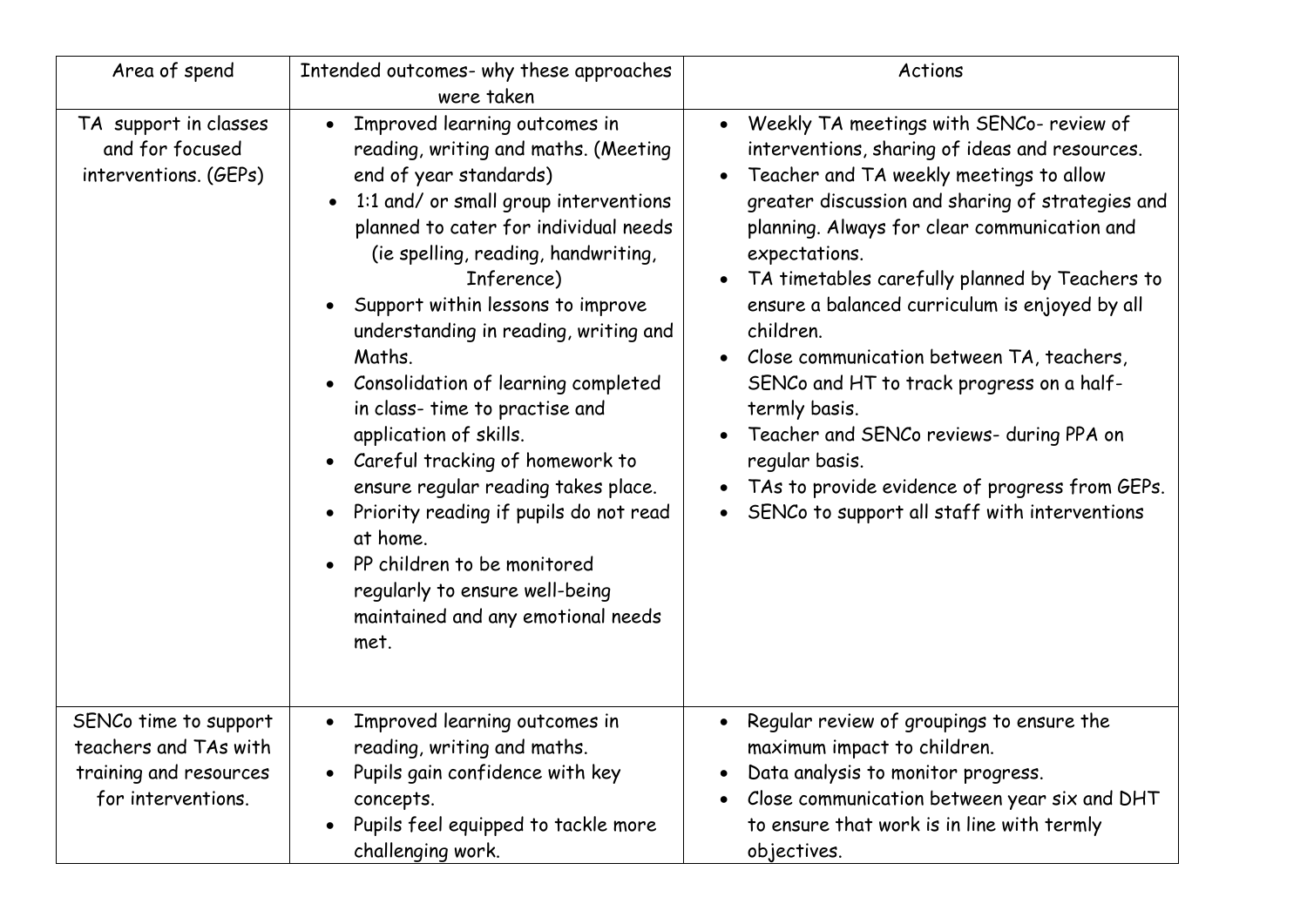| Additional SEN support<br>from LDG               | Identification of any specific<br>$\bullet$<br>learning difficulties or additional<br>barriers to learning that the child<br>might be experiencing.<br>Expert opinion and advice for<br>SENCo and class teachers and TAs<br>from Educational Psychologists,<br>Speech and Learning Therapist and<br>Occupational Therapy teams.                                            | Any children who are not making expected<br>$\bullet$<br>progress to be analysed and focussed on under<br>Monitored Quality First Teaching MQFT.<br>Expert support from LDG specialist teachers to<br>advise staff and parents as needed.<br>Parents to be kept informed of meetings and<br>suggested programmes to follow. |
|--------------------------------------------------|----------------------------------------------------------------------------------------------------------------------------------------------------------------------------------------------------------------------------------------------------------------------------------------------------------------------------------------------------------------------------|-----------------------------------------------------------------------------------------------------------------------------------------------------------------------------------------------------------------------------------------------------------------------------------------------------------------------------|
| Funding for extra-<br>curricular clubs.          | Social skills are developed through<br>participation in a range of clubs by<br>the school or external providers.<br>Pupils enjoy the experiences of<br>being at school and are keen to stay<br>late to participate in chosen<br>activities.<br>Talents, skills and efforts in non-<br>academic subjects are celebrated<br>and develop self-confidence.                     | Analysis of numbers who have taken part in<br>clubs.<br>Staff to talk to children/parents about possible<br>$\bullet$<br>interests and available clubs.<br>Funding to be arranged for paid clubs. Eq-<br>cookery club.                                                                                                      |
| Funding for school trips<br>and residential trip | Pupils are able to participate fully in<br>$\bullet$<br>school trips and the year six<br>residential to The Lakes.<br>Learning is supported by trips that<br>are carefully planned to enhance the<br>schools curriculum.<br>Social-skills, independence,<br>perseverance and team-work are<br>developed through participation in<br>groups and the residential activities. | • Residential letter includes information for<br>parents about available funding.<br>HT to meet with parents requesting funding<br>support.<br>Teachers made aware of funding available-<br>parents can be approached if deemed<br>appropriate.                                                                             |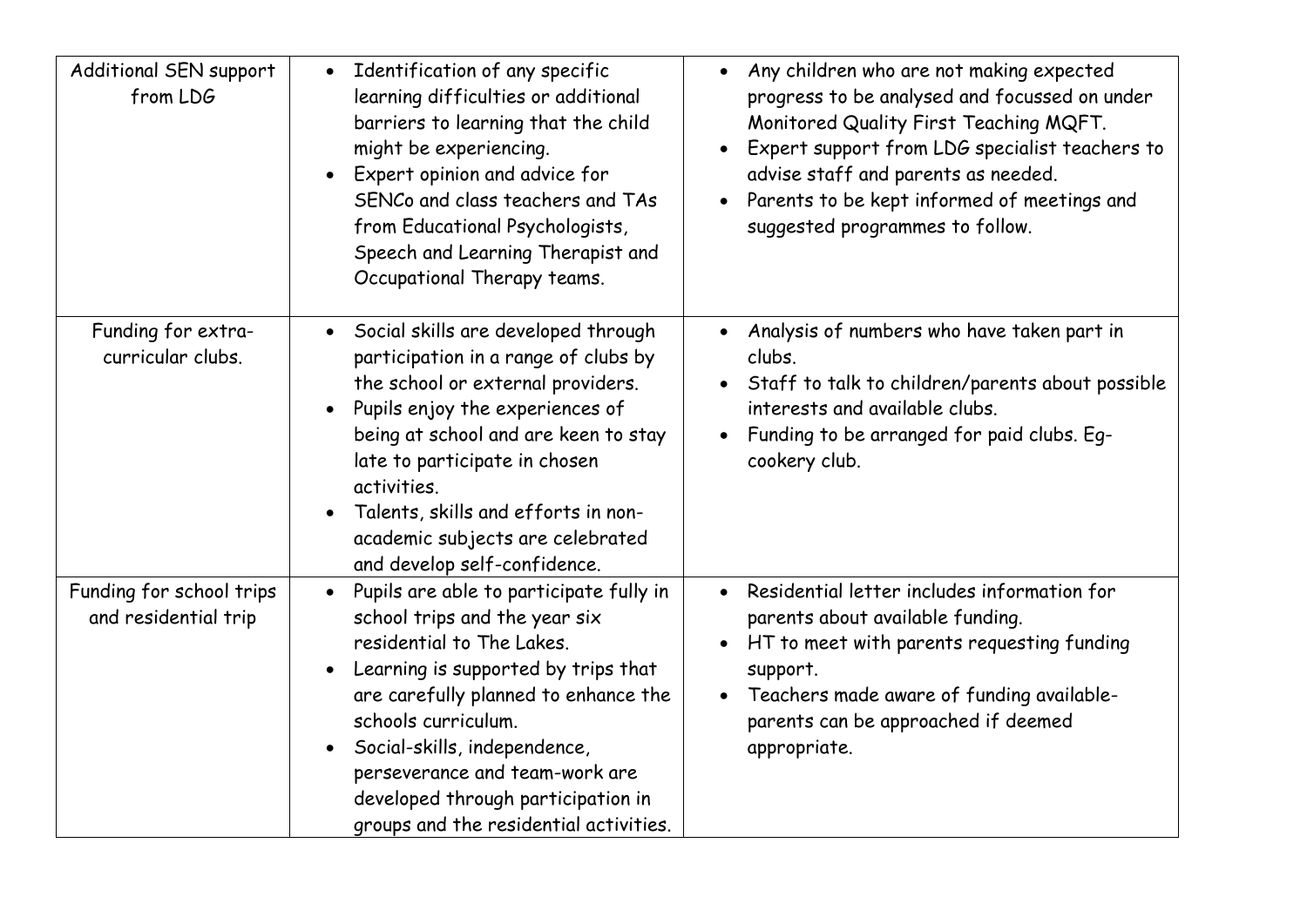#### **How will the school measure the impact of Pupil Premium?**

At half-termly intervals the progress of the Pupil Premium pupils will be analysed by the class teacher, Deputy and Head teacher. Termly with the Head teacher. There are some pupils who are not eligible for PP who will benefit from these groups. If their needs are similar and we believe progress can be made towards their next-step targets.

Pupil premium Funding and the impact of this is a regular item on the governors' school curriculum committee.

Designated responsible staff member- Becky Black - Deputy Headteacher

Nominated Governor- Paul Strong

Date of next pupil premium strategy review-Mon 13 th November 2017 (Curriculum committee) Mon 12th March 2018 (Curriculum committee) Mon 25th June 2018 (Curriculum committee)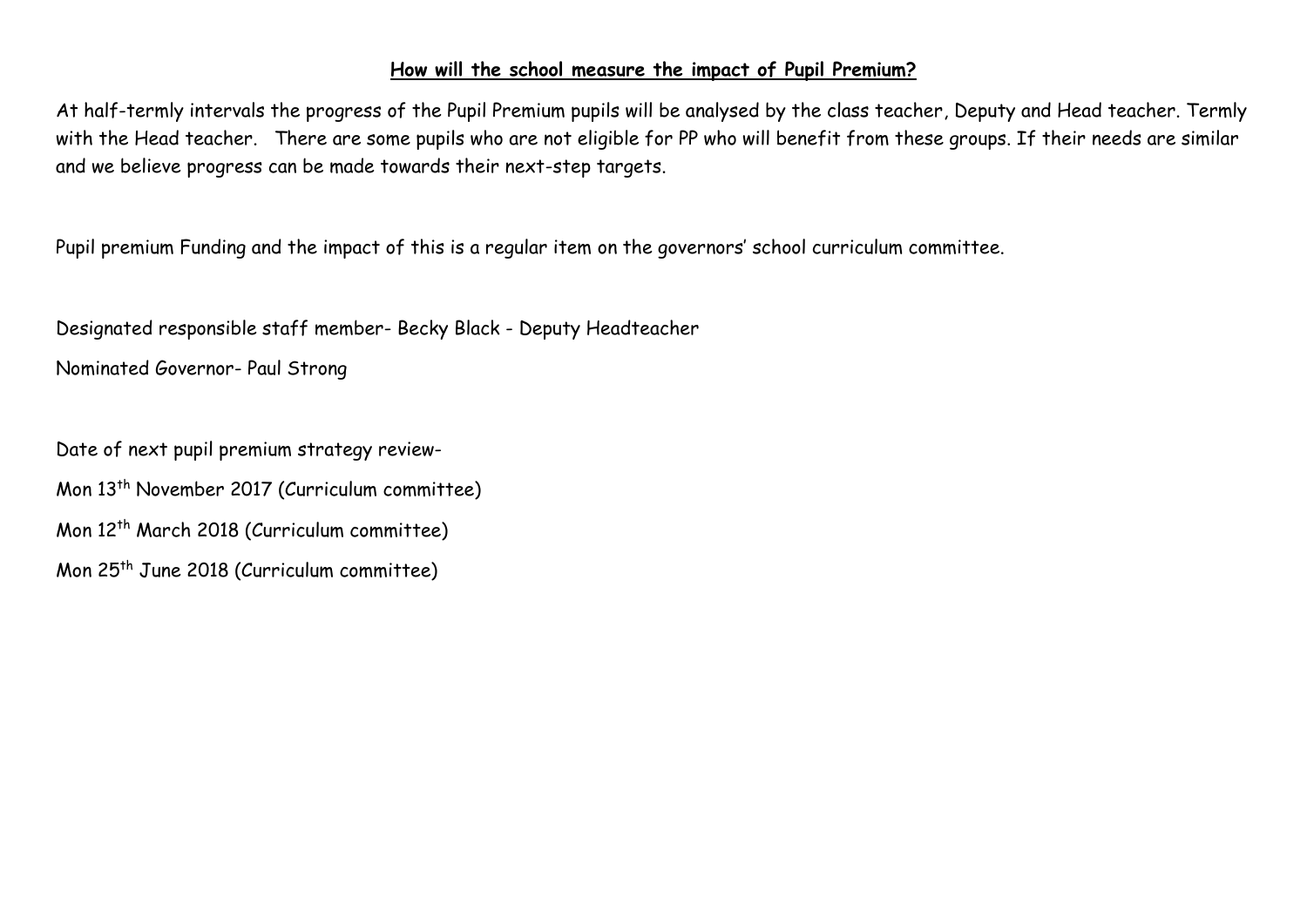### **What has been the impact of the 2017-2018 Pupil Premium Strategy?**

Amount of Pupil Premium funding received 2017-18

| Numbers of pupils eligible                              |                                    |                                                           |                           |                                | 23        |                                            |                                                                                |
|---------------------------------------------------------|------------------------------------|-----------------------------------------------------------|---------------------------|--------------------------------|-----------|--------------------------------------------|--------------------------------------------------------------------------------|
|                                                         | Total Pupil premium grant received |                                                           |                           |                                | £33,580   |                                            |                                                                                |
| End of key stage<br>data 2017/18<br>7 pupils<br>Subject |                                    | Percentage<br>Achieving<br>97-99<br>standardised<br>score | Percentage<br>at expected | Percentage at<br>greater depth |           | National data<br>Percentage at<br>expected | Comparison of<br>our PPG<br>children data<br>to national PPG<br>children data. |
| <b>RWM</b>                                              |                                    |                                                           | 29% (2)                   | $0\%$                          | available | Not currently                              | Not currently<br>available                                                     |
| Reading                                                 |                                    | $43\%$ (3)                                                | $43\%$ (3)                | 14%                            |           |                                            |                                                                                |
| <b>GPS</b>                                              |                                    | $0\%$ (0)                                                 | $86\%$ (6)                | $0\%$                          |           |                                            |                                                                                |
| Writing                                                 |                                    | $29\% (2)$                                                | $71\%$ (5)                | $0\%$                          |           |                                            |                                                                                |
| Maths                                                   |                                    | 29% (2)                                                   | $43\%$ (3)                | $0\%$                          |           |                                            |                                                                                |

# **Key expenditure**

| Area of spend                                                     | Focus                    | <b>Total Allocation</b> | <b>Impact</b>                                                                                                                                                                    | <b>Budget implication for</b><br>2018-2019 |
|-------------------------------------------------------------------|--------------------------|-------------------------|----------------------------------------------------------------------------------------------------------------------------------------------------------------------------------|--------------------------------------------|
| TA support in classes<br>and for focused<br>interventions. (GEPs) | <b>English and Maths</b> | £25,171                 | All children were supported by<br>additional interventions, both<br>group and individual support.<br>End of KS2 data demonstrates<br>effective writing and GPS<br>interventions. | Maintain in line with pupil<br>numbers.    |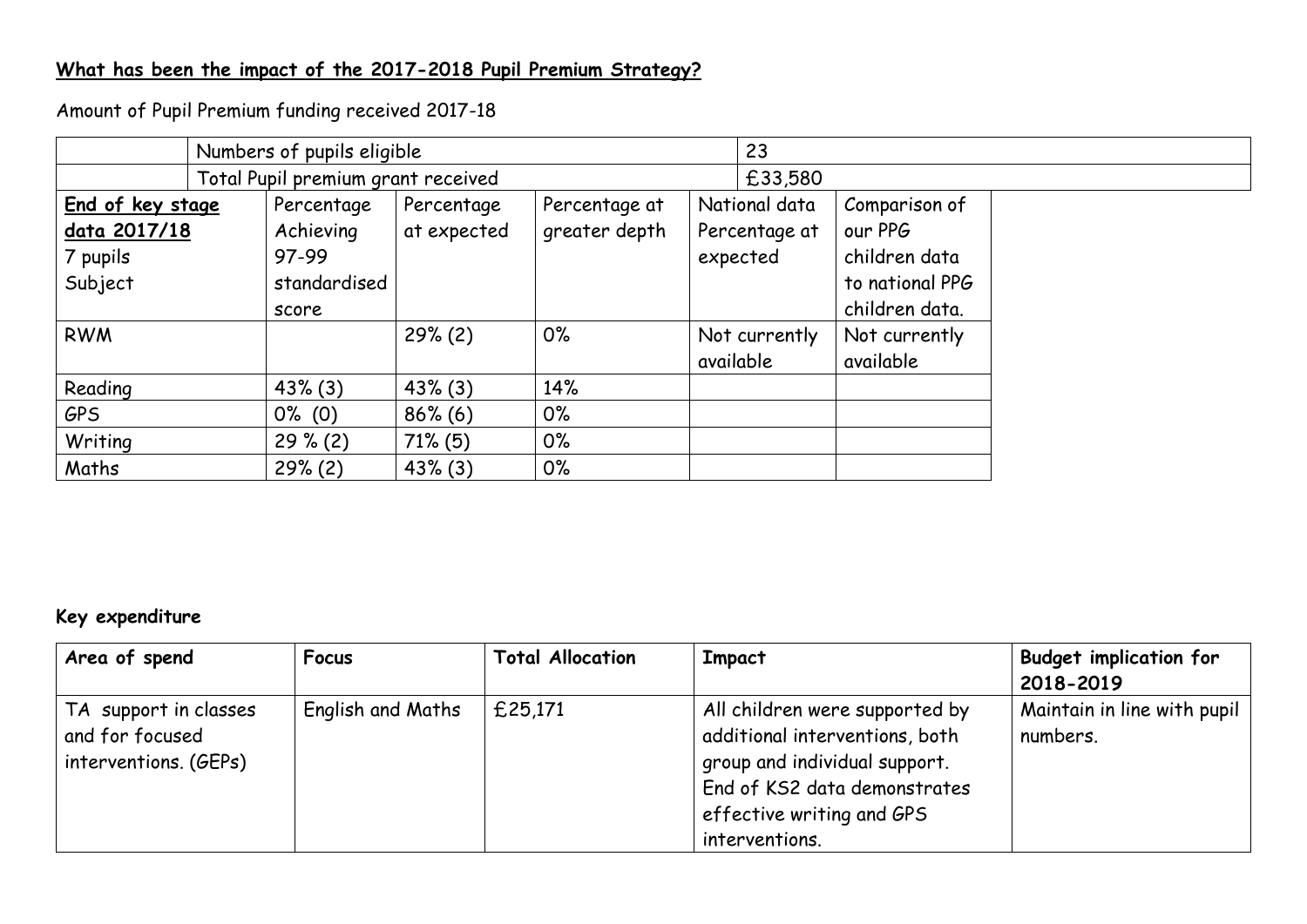|                                                        |                                                                              |        | Children accessing reading and<br>maths interventions who did not<br>achieve 97-100+ in their SATS-<br>have made at least expected<br>progress during year 6 (6 steps)<br>and accelerated progress in one<br>instance (7steps).                                                             |                                                           |
|--------------------------------------------------------|------------------------------------------------------------------------------|--------|---------------------------------------------------------------------------------------------------------------------------------------------------------------------------------------------------------------------------------------------------------------------------------------------|-----------------------------------------------------------|
| SENCo support                                          | Intervention<br>quidance and<br>support for<br>teachers and<br>support staff | £2,909 | TAs received training and follow<br>up support in 'Paired reading' and<br>'The Simple view of writing' which<br>had a positive impact on the<br>confidence levels and progress in<br>the pupil and non-pupil premium<br>children throughout the school<br>who accessed these interventions. | Decrease the funding.                                     |
| Additional SEN support<br>from Local Delivery<br>Group | English, Maths,<br>Social and<br>Communication                               | £3,654 | 6 children receiving funding were<br>seen by one of more external<br>agencies (Speech and Language<br>Therapist, Educational<br>Psychologist). All accept one met<br>their targets (SALT) and had new<br>ones set.                                                                          | Keep the funding the<br>same-proportionally per<br>child. |
| Funding for extra-<br>curricular clubs                 | Personal and social                                                          | £375   | 6 children receiving funding<br>attended sports clubs throughout<br>the year. 100% were given the<br>opportunity to attend.<br>The timing of the clubs causes<br>some problems for our families-<br>lunchtime sports clubs run by<br>Sports coaches/apprentices would                       | Increase funding.                                         |